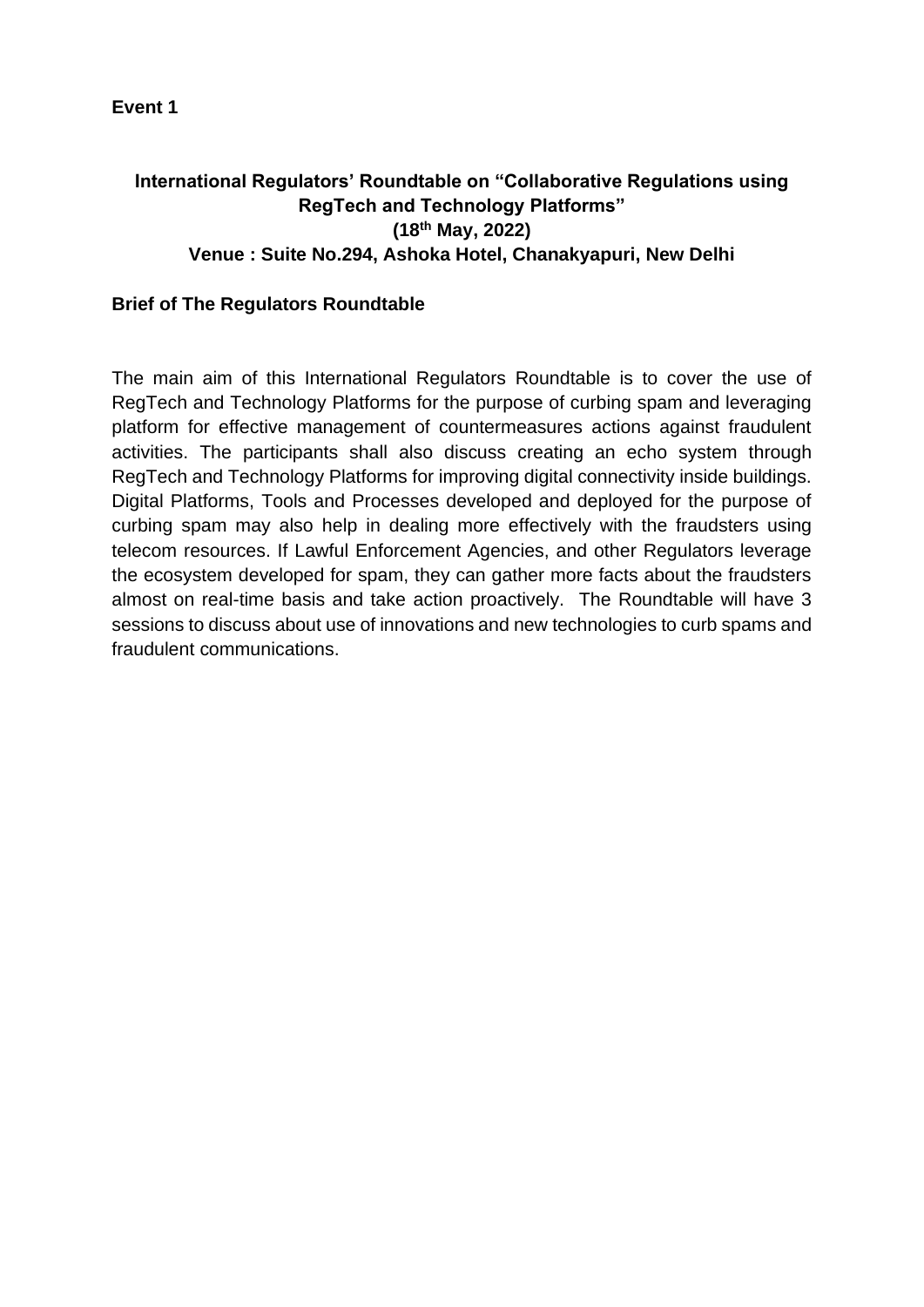## **International Regulators' Roundtable on "Collaborative Regulations using RegTech and Technology Platforms" 18th May, 2022 (Wednesday)**

| <b>Sl. No.</b> | Event **                                                                                                                                                                                         | <b>Time</b>                   |
|----------------|--------------------------------------------------------------------------------------------------------------------------------------------------------------------------------------------------|-------------------------------|
| 1.             | <b>Registration</b>                                                                                                                                                                              | $9:45 - 10:15$ hrs IST        |
| 2.             | <b>Inaugural Address by Chairman TRAI</b>                                                                                                                                                        | $10:30 - 10:40$ hrs IST       |
| 3.             | <b>Session-1:</b><br>Leveraging Blockchain<br>and<br><b>AI/ML</b><br>technologies to curb the spam and to deal more<br>effectively with the fraudulent communications.                           | 10:40 hrs $- 11:45$ hrs IST   |
|                | <b>Speakers:</b><br>1. Mr. Mahendra Srivastava, Principal Advisor (QoS),<br><b>TRAI</b><br>2. Mr. Sunil Bajpai, ex- Principal Advisor (QoS), TRAI                                                |                               |
|                | 3. International Speaker -TBD<br>4. Naveen Jakhar, ADG, Security Cell, Haryana LSA,<br>5. Speaker from Reserve Bank of India - TBD<br>6. Speaker from NPCI - TBD                                 |                               |
|                | <b>Tea</b>                                                                                                                                                                                       | $11:45$ hrs $- 12:00$ hrs IST |
| 4.             | Session-2: Leveraging AI/ML technologies to rate the<br>digital connectivity inside buildings.                                                                                                   | $12:00$ hrs $-13:15$ hrs IST  |
|                | <b>Speakers:</b>                                                                                                                                                                                 |                               |
|                | 1. Mr. Asit Kadayan, Advisor (QoS), Telecom Regulatory<br>Authority of India (TRAI)                                                                                                              |                               |
|                | 2. Mr. Vikram Tiwathia, Cellular Operators Association<br>of India (COAI)                                                                                                                        |                               |
|                | 3. National Training Institute for Policy Research,<br>Training and Innovation (NTIPRIT), Department of<br>Telecommunications (DoT) - TBD                                                        |                               |
|                | 4. Ministry of Housing and Urban Affairs (MoHUA) -<br><b>TBD</b>                                                                                                                                 |                               |
|                | <b>Lunch Break</b>                                                                                                                                                                               | 13:15 hrs-14:15 hrs IST       |
| 5.             | <b>High Level/Ministerial session.</b><br><b>Chief Guest:</b> Shri Piyush Goyal, Hon'ble Minister of<br>Commerce & Industry, Consumer Affairs & Food &<br>Public Distribution and Textiles (TBC) | 14:30 hrs $- 15:40$ hrs IST   |

## **Proposed Session Plan**